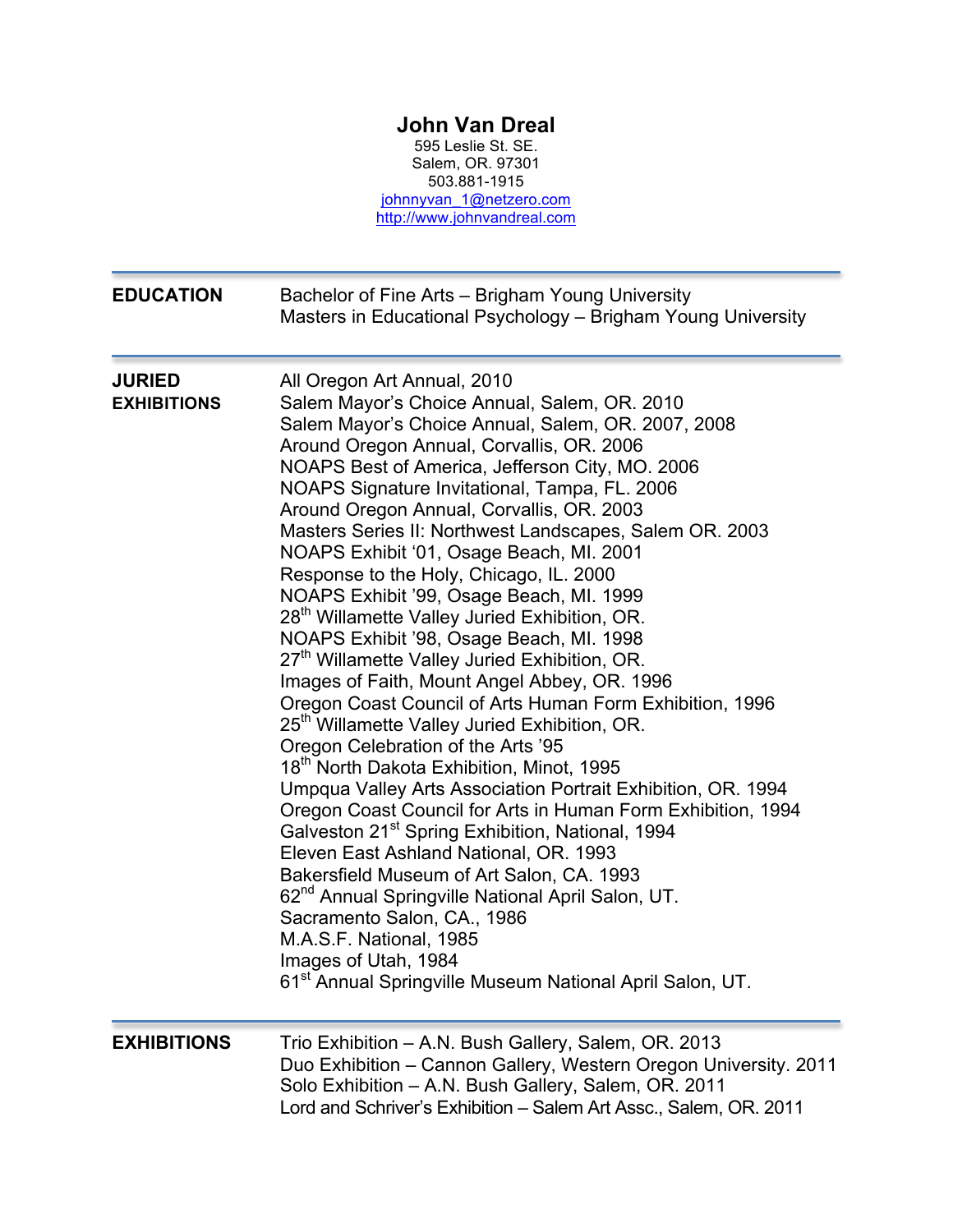|                    | Group Exhibition – Outside In. Corvallis Art Center, OR. 2010<br>Group Exhibition – Caught in the Moment, Portland, OR. 2009<br>Group Exhibition - The Still Life. Chemeketa Gallery. Salem, OR. 2008<br>Group Exhibition - New High Renaissance Exhibit. Portland, OR. 2007<br>Solo Exhibition – Coos Museum of Art, Coos Bay, OR. 2007<br>Solo Exhibition – Hallie Ford Museum of Art, Salem, OR. 2007<br>Group Exhibition – The Figure, Lawrence Gallery, Sheridan, OR. 2005<br>Group Exhibition - Sitka Invitational, Portland, OR. 2002 through 2006<br>Solo Exhibitions - Lawrence Gallery, Sheridan, OR. 2001, 2002, 2003<br>Group Exhibitions - Sitka Invitational, Portland, OR. 2001, 2002<br>Group Exhibition - Alder Gallery, Coburg, OR, 2000<br>Invtl. Featured Artist – 18 <sup>th</sup> Annual Fine Arts Festival, Salem, OR. 2000<br>Group Exhibition - Alder Gallery, Coburg, OR. 2000<br>Group Exhibition - Sitka Invitational, Portland, OR. 1999<br>Group Exhibition - Frozen Moments, Bush Gallery, Salem, OR. 1999<br>Solo Exhibition – Antoinette Hatfield Gallery, Portland, OR. 1999<br>Group Exhibition – Artful Clock, Univ. of Oregon. 1998<br>Duo Exhibition - Bakersfield Museum of Art, CA. 1997<br>Group Exhibition - Alder Gallery, Eugene, OR. 1997<br>Group Exhibition - Tambra Gallery, Salem, OR. 1996<br>Solo Exhibition – Buckley Gallery, Univ. of Portland, 1996<br>Solo Exhibition - Tambra Gallery, Salem, OR. 1993<br>Group Exhibition – Raindance Gallery, Portland, OR. 1993<br>Faculty Exhibition - Chemeketa Community College, Salem, OR. 1992<br>Group Exhibition - Delores Chase Gallery, Salt Lake City, UT. 1987 |
|--------------------|------------------------------------------------------------------------------------------------------------------------------------------------------------------------------------------------------------------------------------------------------------------------------------------------------------------------------------------------------------------------------------------------------------------------------------------------------------------------------------------------------------------------------------------------------------------------------------------------------------------------------------------------------------------------------------------------------------------------------------------------------------------------------------------------------------------------------------------------------------------------------------------------------------------------------------------------------------------------------------------------------------------------------------------------------------------------------------------------------------------------------------------------------------------------------------------------------------------------------------------------------------------------------------------------------------------------------------------------------------------------------------------------------------------------------------------------------------------------------------------------------------------------------------------------------------------------------------------------------------------------------------------------------------------------|
| <b>COLLECTIONS</b> | Maryhill Museum of Art, Goldendale, WA.<br>Asahel Bush House Museum Permanent Collection, Salem, OR.<br>Hallie Ford Museum of Art, Salem, OR.<br>Mahonia Hall, Governors Mansion, Salem, OR.<br>Coos Museum of Art, Coos Bay, OR.<br>Yaquina River Museum of Art, OR.<br>Bakersfield Museum of Art, CA.<br>Springville Museum of Art, UT.<br>Willamette University. Salem, OR.<br>University of Portland, OR.<br>Mount Angel Abbey Library, OR<br>Rosenburg Library Collection, Galveston, TX.<br>Brigham Young University Print Collection, UT.<br>Illinois University Print Collection, IL.<br>Legacy Emanuel Children's Hospital, Portland, OR.<br>James & Ginette Depreist. Portland, OR.<br>William & Joyce Furman, Portland, OR.<br>Hon. Mark O. & Antoinette Hatfield, OR.<br>M. Lee Pelton, Boston, MA.                                                                                                                                                                                                                                                                                                                                                                                                                                                                                                                                                                                                                                                                                                                                                                                                                                                        |